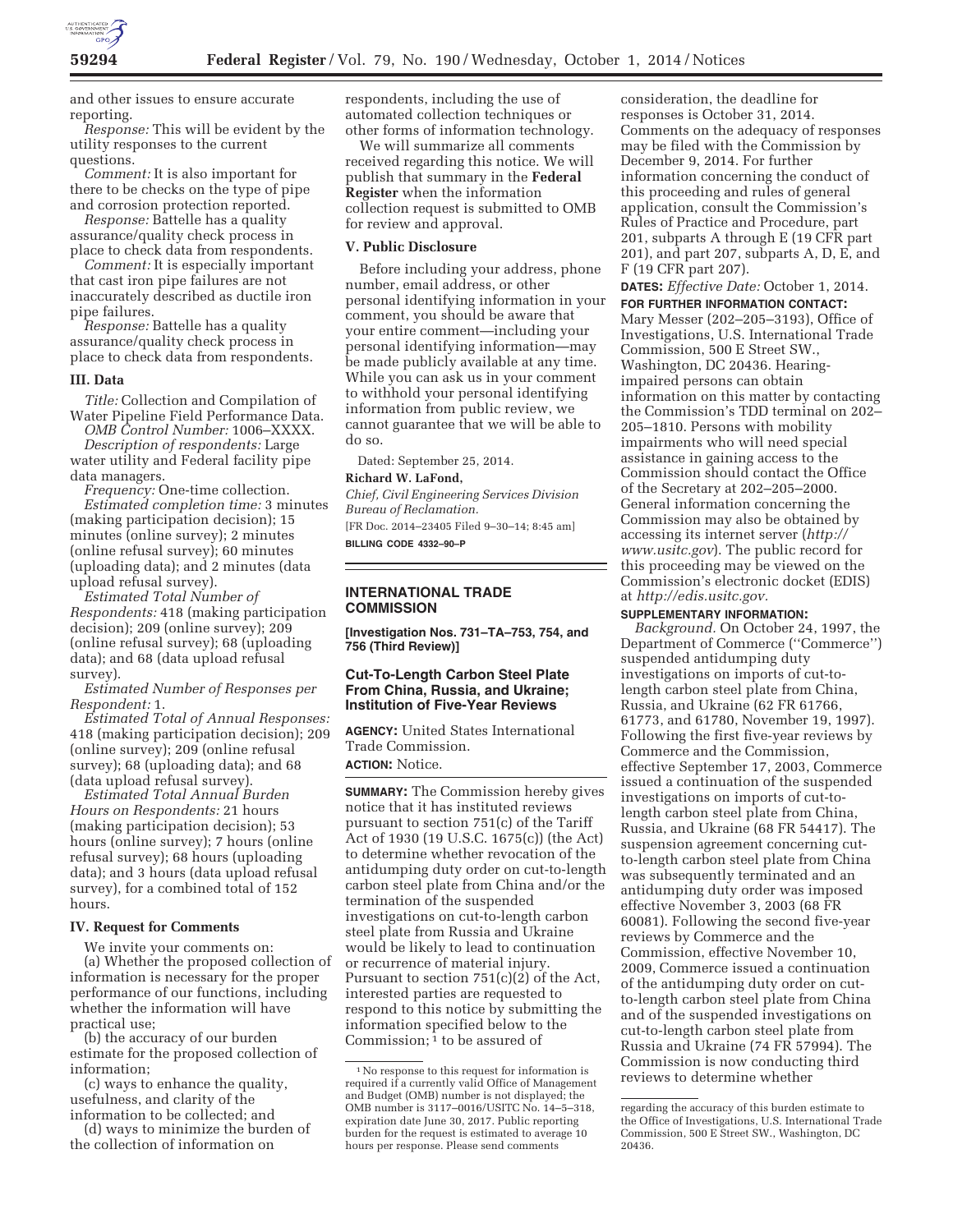revocation of the antidumping duty order on cut-to-length carbon steel plate from China and/or the termination of the suspended investigations on cut-tolength carbon steel plate from Russia and Ukraine would be likely to lead to continuation or recurrence of material injury to the domestic industry within a reasonably foreseeable time. It will assess the adequacy of interested party responses to this notice of institution to determine whether to conduct full or expedited reviews. The Commission's determinations in any expedited reviews will be based on the facts available, which may include information provided in response to this notice.

*Definitions.* The following definitions apply to these reviews:

(1) *Subject Merchandise* is the class or kind of merchandise that is within the scope of the five-year reviews, as defined by the Department of Commerce.

(2) The *Subject Countries* in these reviews are China, Russia, and Ukraine.

(3) The *Domestic Like Product* is the domestically produced product or products which are like, or in the absence of like, most similar in characteristics and uses with, the *Subject Merchandise.* In its original determinations, the Commission defined the Domestic Like Product as cut-to-length plate, co-extensive with Commerce's scope, produced by U.S. mills or cut from coiled plate by service centers. In its full first and second fiveyear review determinations, the Commission defined the Domestic Like Product as cut-to-length plate, including cut-to-length plate made from microalloy steel. One Commissioner defined the Domestic Like Product differently in the first five-year reviews.

(4) The *Domestic Industry* is the U.S. producers as a whole of the *Domestic Like Product,* or those producers whose collective output of the *Domestic Like Product* constitutes a major proportion of the total domestic production of the product. In its original determinations and its full first and second five-year review determinations, the Commission defined the Domestic Industry to include all producers of the Domestic Like Product, whether toll producers, integrated producers, or processors. One Commissioner defined the Domestic Industry differently in the first five-year reviews.

(5) An *Importer* is any person or firm engaged, either directly or through a parent company or subsidiary, in importing the *Subject Merchandise* into the United States from a foreign manufacturer or through its selling agent.

*Participation in the proceeding and public service list.* Persons, including industrial users of the *Subject Merchandise* and, if the merchandise is sold at the retail level, representative consumer organizations, wishing to participate in the proceeding as parties must file an entry of appearance with the Secretary to the Commission, as provided in section 201.11(b)(4) of the Commission's rules, no later than 21 days after publication of this notice in the **Federal Register**. The Secretary will maintain a public service list containing the names and addresses of all persons, or their representatives, who are parties to the proceeding.

Former Commission employees who are seeking to appear in Commission five-year reviews are advised that they may appear in a review even if they participated personally and substantially in the corresponding underlying original investigation or an earlier review of the same underlying investigation. The Commission's designated agency ethics official has advised that a five-year review is not the same particular matter as the underlying original investigation, and a five-year review is not the same particular matter as an earlier review of the same underlying investigation for purposes of 18 U.S.C. 207, the post employment statute for Federal employees, and Commission rule 201.15(b) (19 CFR 201.15(b)), 79 FR 3246 (Jan. 17, 2014), 73 FR 24609 (May 5, 2008). Consequently, former employees are not required to seek Commission approval to appear in a review under Commission rule 19 CFR § 201.15, even if the corresponding underlying original investigation or an earlier review of the same underlying investigation was pending when they were Commission employees. For further ethics advice on this matter, contact Carol McCue Verratti, Deputy Agency Ethics Official, at 202–205–3088.

*Limited disclosure of business proprietary information (BPI) under an administrative protective order (APO) and APO service list.* Pursuant to section 207.7(a) of the Commission's rules, the Secretary will make BPI submitted in this proceeding available to authorized applicants under the APO issued in the proceeding, provided that the application is made no later than 21 days after publication of this notice in the **Federal Register**. Authorized applicants must represent interested parties, as defined in 19 U.S.C. 1677(9), who are parties to the proceeding. A separate service list will be maintained by the Secretary for those parties authorized to receive BPI under the APO.

*Certification.* Pursuant to section 207.3 of the Commission's rules, any person submitting information to the Commission in connection with this proceeding must certify that the information is accurate and complete to the best of the submitter's knowledge. In making the certification, the submitter will be deemed to consent, unless otherwise specified, for the Commission, its employees, and contract personnel to use the information provided in any other reviews or investigations of the same or comparable products which the Commission conducts under Title VII of the Act, or in internal audits and investigations relating to the programs and operations of the Commission pursuant to 5 U.S.C. Appendix 3.

*Written submissions.* Pursuant to section 207.61 of the Commission's rules, each interested party response to this notice must provide the information specified below. The deadline for filing such responses is October 31, 2014. Pursuant to section 207.62(b) of the Commission's rules, eligible parties (as specified in Commission rule 207.62(b)(1)) may also file comments concerning the adequacy of responses to the notice of institution and whether the Commission should conduct expedited or full reviews. The deadline for filing such comments is December 9, 2014. All written submissions must conform with the provisions of sections 201.8 and 207.3 of the Commission's rules and any submissions that contain BPI must also conform with the requirements of sections 201.6 and 207.7 of the Commission's rules. Please be aware that the Commission's rules with respect to electronic filing have been amended. The amendments took effect on November 7, 2011. See 76 FR 61937 (Oct. 6, 2011) and the revised Commission's Handbook on E-Filing, available on the Commission's Web site at *http://edis.usitc.gov.* Also, in accordance with sections 201.16(c) and 207.3 of the Commission's rules, each document filed by a party to the proceeding must be served on all other parties to the proceeding (as identified by either the public or APO service list as appropriate), and a certificate of service must accompany the document (if you are not a party to the proceeding you do not need to serve your response).

*Inability to provide requested information.* Pursuant to section 207.61(c) of the Commission's rules, any interested party that cannot furnish the information requested by this notice in the requested form and manner shall notify the Commission at the earliest possible time, provide a full explanation of why it cannot provide the requested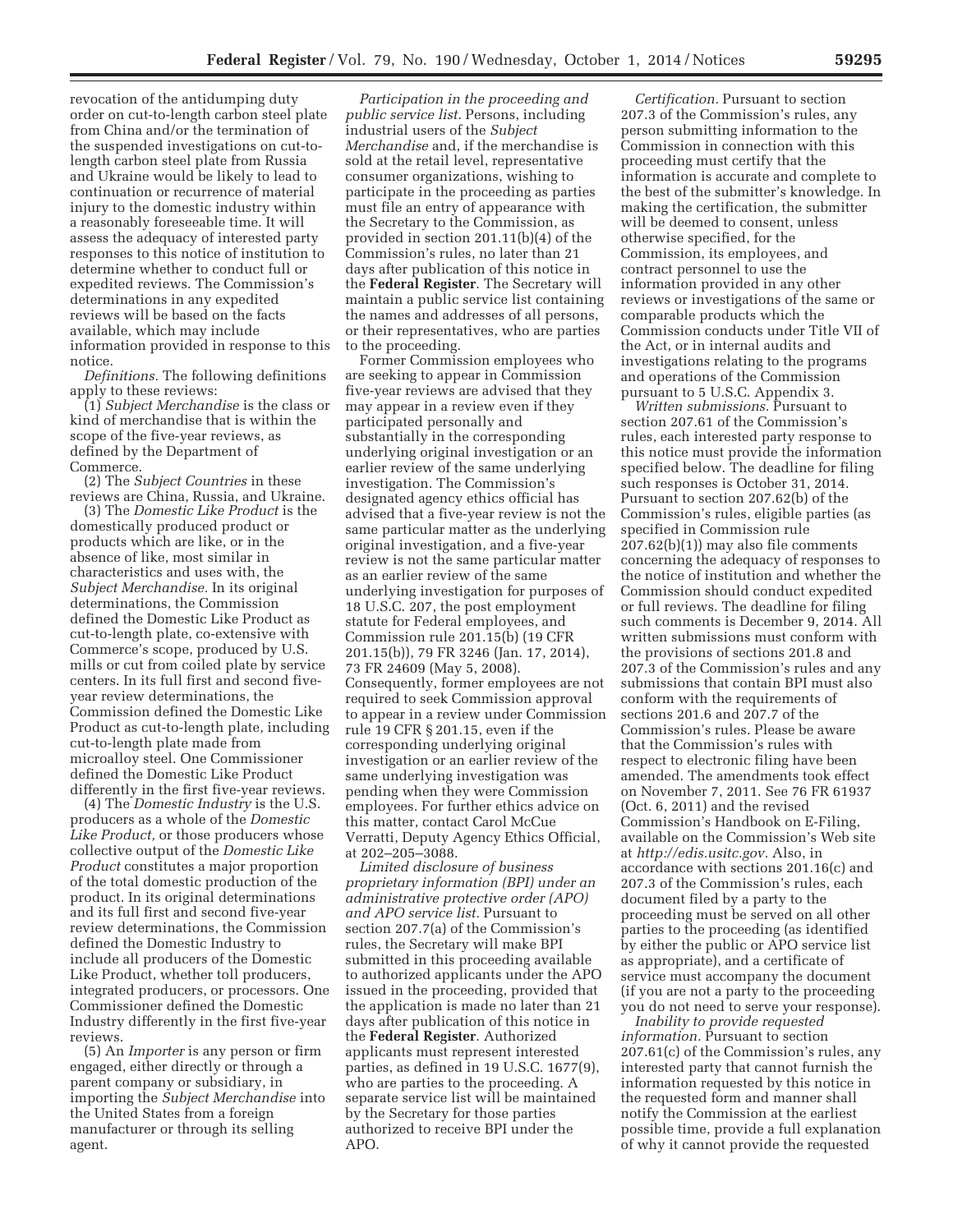information, and indicate alternative forms in which it can provide equivalent information. If an interested party does not provide this notification (or the Commission finds the explanation provided in the notification inadequate) and fails to provide a complete response to this notice, the Commission may take an adverse inference against the party pursuant to section 776(b) of the Act (19 U.S.C. 1677e(b)) in making its determinations in the reviews.

*Information To Be Provided in Response to This Notice of Institution:* If you are a domestic producer, union/ worker group, or trade/business association; import/export *Subject Merchandise* from more than one *Subject Country;* or produce *Subject Merchandise* in more than one *Subject Country,* you may file a single response. If you do so, please ensure that your response to each question includes the information requested for each pertinent *Subject Country.* As used below, the term ''firm'' includes any related firms.

(1) The name and address of your firm or entity (including World Wide Web address) and name, telephone number, fax number, and Email address of the certifying official.

(2) A statement indicating whether your firm/entity is a U.S. producer of the *Domestic Like Product,* a U.S. union or worker group, a U.S. importer of the *Subject Merchandise,* a foreign producer or exporter of the *Subject Merchandise,*  a U.S. or foreign trade or business association, or another interested party (including an explanation). If you are a union/worker group or trade/business association, identify the firms in which your workers are employed or which are members of your association.

(3) A statement indicating whether your firm/entity is willing to participate in this proceeding by providing information requested by the Commission.

(4) A statement of the likely effects of the revocation of the antidumping duty order on cut-to-length carbon steel plate from China and/or the termination of the suspended investigations on cut-tolength carbon steel plate from Russia and Ukraine on the *Domestic Industry*  in general and/or your firm/entity specifically. In your response, please discuss the various factors specified in section 752(a) of the Act (19 U.S.C. 1675a(a)) including the likely volume of subject imports, likely price effects of subject imports, and likely impact of imports of *Subject Merchandise* on the *Domestic Industry.* 

(5) A list of all known and currently operating U.S. producers of the *Domestic Like Product.* Identify any

known related parties and the nature of the relationship as defined in section 771(4)(B) of the Act (19 U.S.C. 1677(4)(B)).

(6) A list of all known and currently operating U.S. importers of the *Subject Merchandise* and producers of the *Subject Merchandise* in each *Subject Country* that currently export or have exported *Subject Merchandise* to the United States or other countries after 2008.

(7) A list of 3–5 leading purchasers in the U.S. market for the *Domestic Like Product* and the *Subject Merchandise*  (including street address, World Wide Web address, and the name, telephone number, fax number, and Email address of a responsible official at each firm).

(8) A list of known sources of information on national or regional prices for the *Domestic Like Product* or the *Subject Merchandise* in the U.S. or other markets.

(9) If you are a U.S. producer of the *Domestic Like Product,* provide the following information on your firm's operations on that product during calendar year 2013, except as noted (report quantity data in short tons and value data in U.S. dollars, f.o.b. plant). If you are a union/worker group or trade/business association, provide the information, on an aggregate basis, for the firms in which your workers are employed/which are members of your association.

(a) Production (quantity) and, if known, an estimate of the percentage of total U.S. production of the *Domestic Like Product* accounted for by your firm's(s') production;

(b) Capacity (quantity) of your firm to produce the *Domestic Like Product* (i.e., the level of production that your establishment(s) could reasonably have expected to attain during the year, assuming normal operating conditions (using equipment and machinery in place and ready to operate), normal operating levels (hours per week/weeks per year), time for downtime, maintenance, repair, and cleanup, and a typical or representative product mix);

(c) the quantity and value of U.S. commercial shipments of the *Domestic Like Product* produced in your U.S. plant(s);

(d) the quantity and value of U.S. internal consumption/company transfers of the *Domestic Like Product*  produced in your U.S. plant(s); and

(e) the value of (i) net sales, (ii) cost of goods sold (COGS), (iii) gross profit, (iv) selling, general and administrative (SG&A) expenses, and (v) operating income of the *Domestic Like Product*  produced in your U.S. plant(s) (include both U.S. and export commercial sales,

internal consumption, and company transfers) for your most recently completed fiscal year (identify the date on which your fiscal year ends).

(10) If you are a U.S. importer or a trade/business association of U.S. importers of the *Subject Merchandise*  from any *Subject Country,* provide the following information on your firm's(s') operations on that product during calendar year 2013 (report quantity data in short tons and value data in U.S. dollars). If you are a trade/business association, provide the information, on an aggregate basis, for the firms which are members of your association.

(a) The quantity and value (landed, duty-paid but not including antidumping duties) of U.S. imports and, if known, an estimate of the percentage of total U.S. imports of *Subject Merchandise* from each *Subject Country* accounted for by your firm's(s') imports;

(b) the quantity and value (f.o.b. U.S. port, including antidumping duties) of U.S. commercial shipments of *Subject Merchandise* imported from each *Subject Country;* and

(c) the quantity and value (f.o.b. U.S. port, including antidumping duties) of U.S. internal consumption/company transfers of *Subject Merchandise*  imported from each *Subject Country.* 

(11) If you are a producer, an exporter, or a trade/business association of producers or exporters of the *Subject Merchandise* in any *Subject Country,*  provide the following information on your firm's(s') operations on that product during calendar year 2013 (report quantity data in short tons and value data in U.S. dollars, landed and duty-paid at the U.S. port but not including antidumping duties). If you are a trade/business association, provide the information, on an aggregate basis, for the firms which are members of your association.

(a) Production (quantity) and, if known, an estimate of the percentage of total production of *Subject Merchandise*  in each *Subject Country* accounted for by your firm's(s') production;

(b) Capacity (quantity) of your firm(s) to produce the *Subject Merchandise* in each *Subject Country* (i.e., the level of production that your establishment(s) could reasonably have expected to attain during the year, assuming normal operating conditions (using equipment and machinery in place and ready to operate), normal operating levels (hours per week/weeks per year), time for downtime, maintenance, repair, and cleanup, and a typical or representative product mix); and

(c) the quantity and value of your firm's(s') exports to the United States of